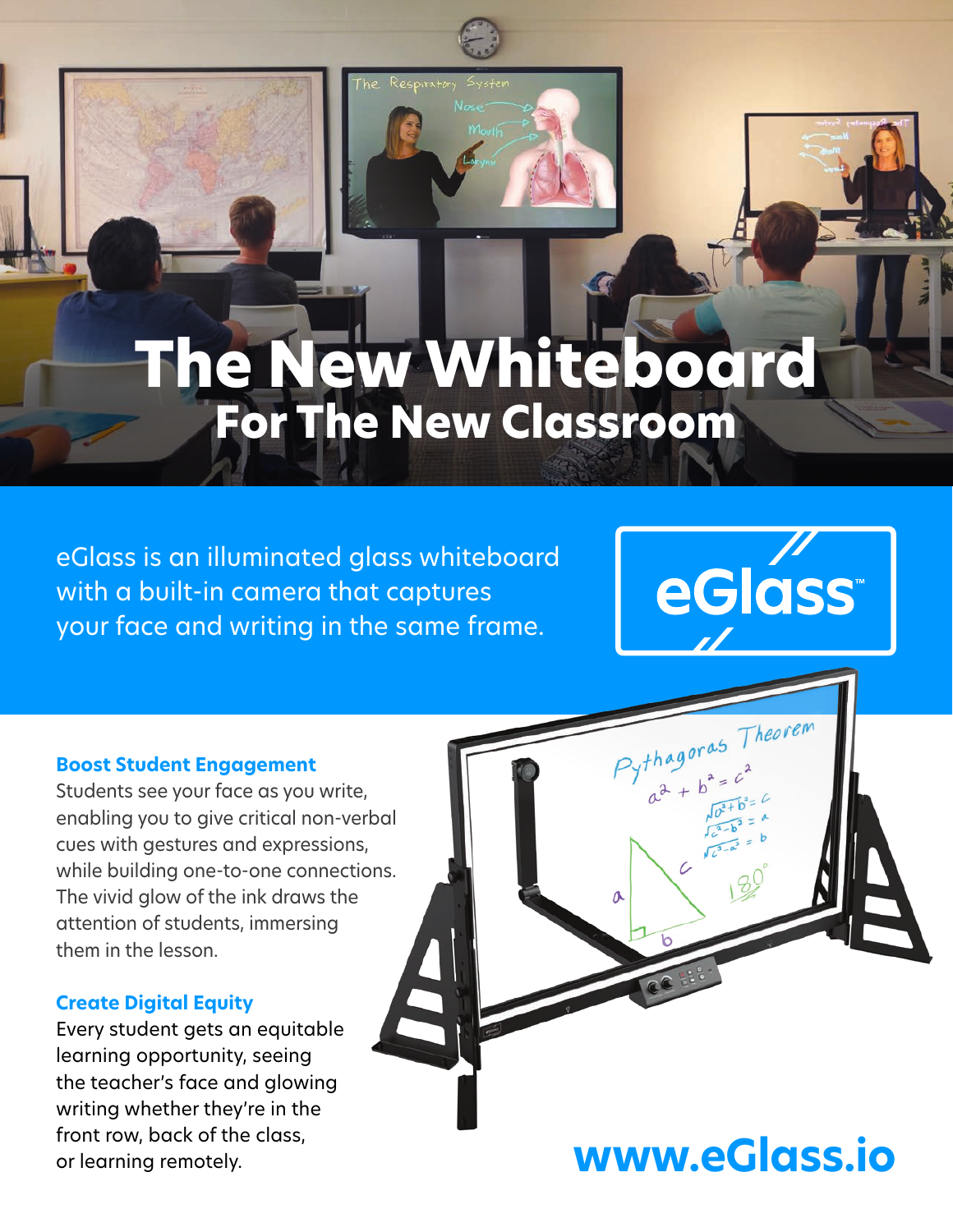### **How It Works**



Write on the glass *normally*, facing your students. ChromaClear technology injects light into the glass, giving the ink a *vivid glow*.



The *built-in camera* captures your face and writing in the same frame, and *flips the image* so text reads correctly.



*Connect eGlass* to your PC, Mac, or Chromebook with the included USB cable, and run the *eGlassFusion software*.

Project onto your *classroom display* by connecting your laptop. Your writing is larger than life and every student has a *front row seat*.

 $\sqrt{11}$ 

### **Perfect For The Hybrid Classroom**

OSKT: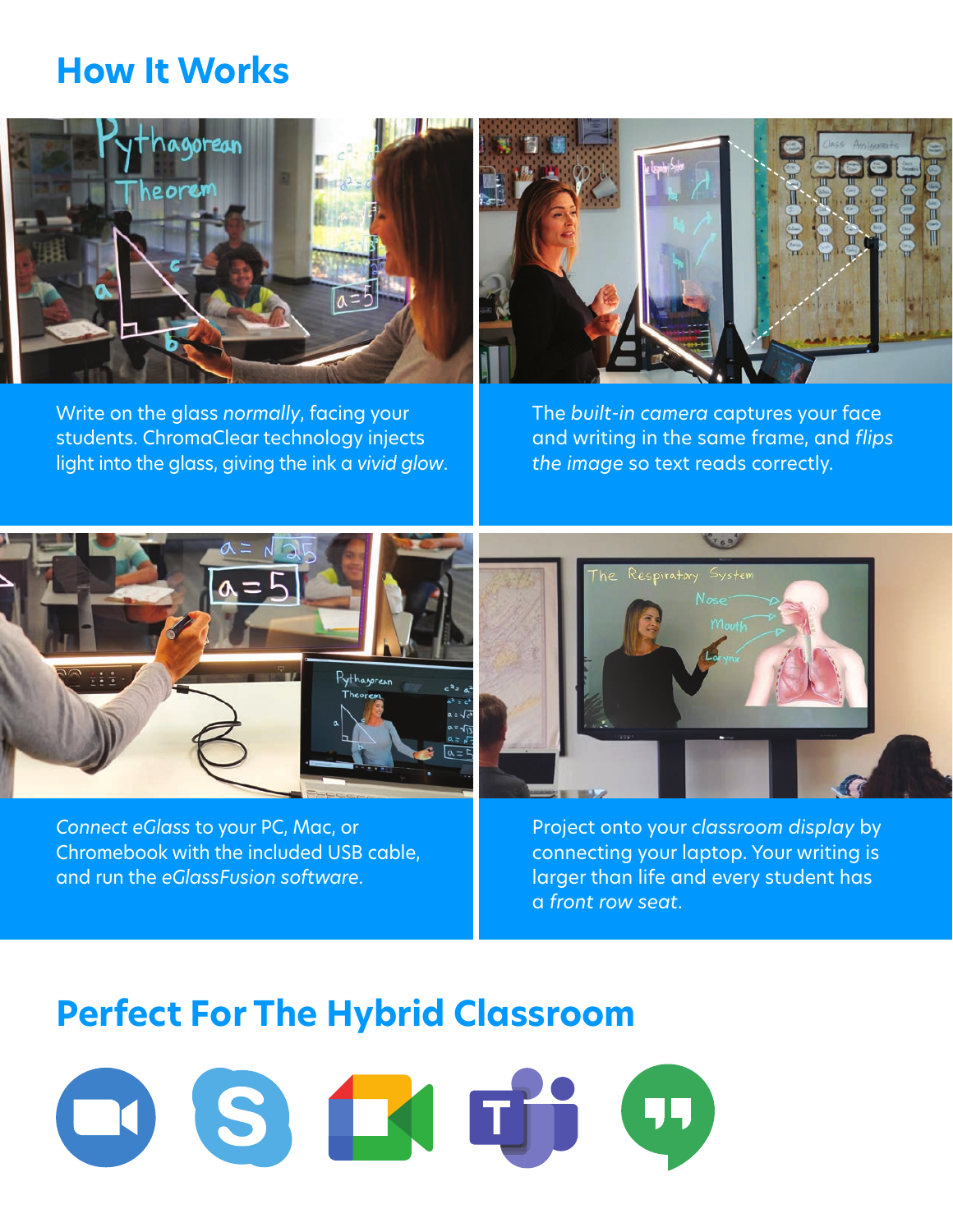

- **MediaPlay** pulls any media, any lesson plan, or application onscreen for you to interact with.
- **Chameleon** automatically removes the background from your content.
- **Record** lessons, take **SnapShots**, and more!



# **The Right Size For You**



### **Frequently Asked Questions**

**Do I have to write backwards?** No, the built-in camera flips the image so text reads left-to-right.

**Is eGlass a display?** No, eGlass is a lightboard with a built-in camera. You connect eGlass to your computer, and your computer outputs the image onto your classroom display.

**How strong is eGlass?** Ridiculously rugged, and it is covered by a 5-year warranty.

**What kind of markers do I use?** Use regular dry erase markers or neon glassboard markers.

**How big is eGlass?** 35" and 50" diagonal options are available.

**Does it work with Zoom, Microsoft Teams, Google Meet, etc?** Yep. Simply select eGlassFusion as your camera input on any virtual conferencing platform.